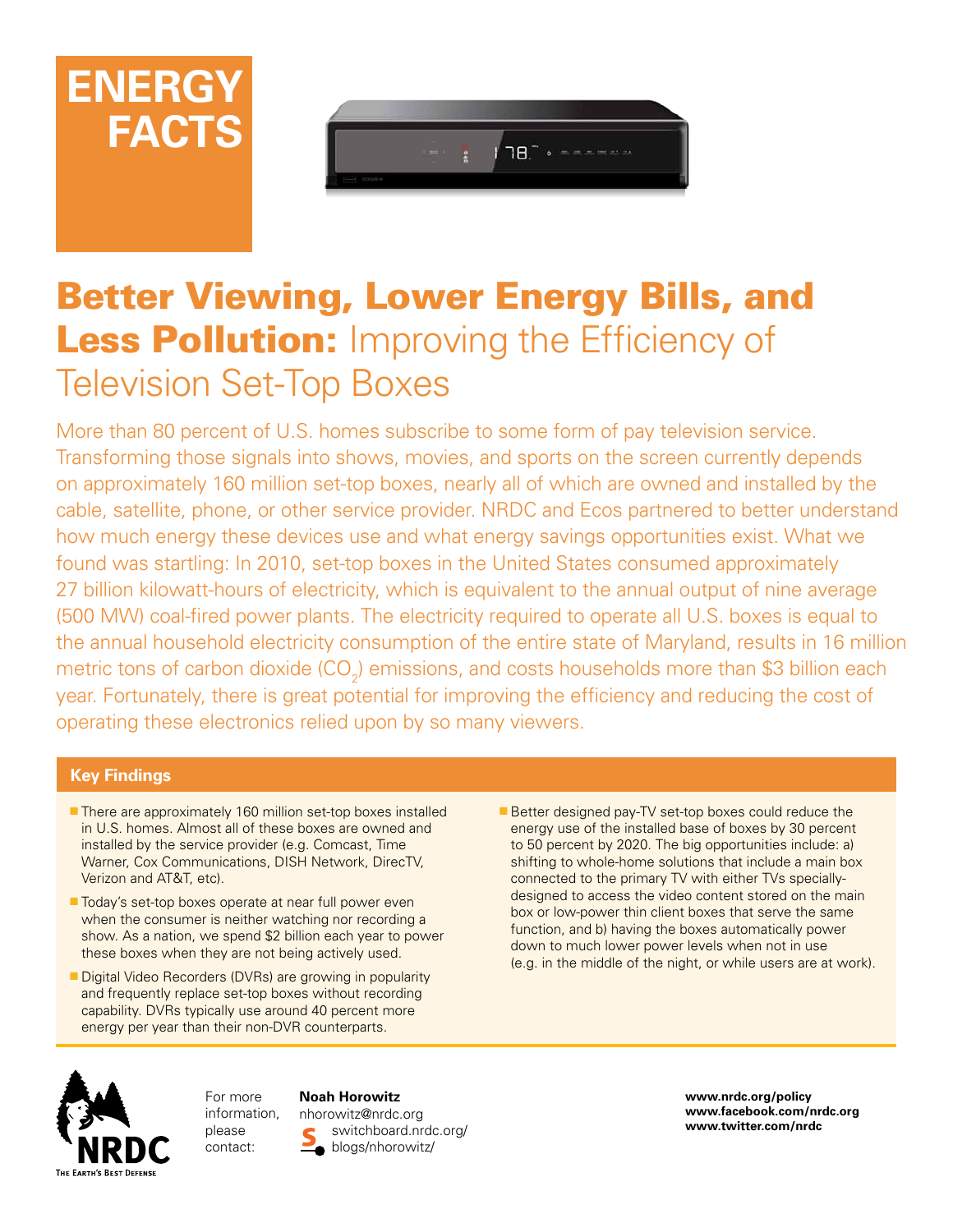## **Energy Use of Set-Top Boxes and Other Appliances**

Pay-TV service providers control set-top box installation, configuration, software updates, repair, refurbishment, retirement, and resale. The consumer, who pays the electric bill, has little choice about what box the service provider installs and how much energy it uses. The average new cable high-definition digital video recorder (HD-DVR) consumes more than half the energy of an average new refrigerator and more than an average new flat-panel television. Even more troubling, when not displaying or recording video content, U.S. boxes draw nearly as much power as they do when in use. Because set-top boxes are not in use most of the time, two-thirds of total energy consumption—or the equivalent annual energy output of six power plants (500 MW) occurs when the boxes are not in use. Innovation to reduce power consumption when not in active use—such as has occurred with mobile phones, which also work on a subscriber basis and require secure connections—is sorely needed in set-top boxes.

## **What We Tested and How**

In 2010, NRDC and Ecos investigated the energy consumption of set-top boxes in three applications: (1) 58 pay-TV boxes deployed in the United States over the past two years, (2) a few pay-TV boxes in Europe, and (3) a few emerging video streaming boxes like AppleTV. The results support the following findings:

- <sup>n</sup> U.S. set-top boxes continue to use almost as much power when not in use as they do when in use. However, leading European service providers have begun to solve this problem in their newest boxes.
- **Pay-TV** set-top box national energy consumption has held steady as efficiency gains at the component level have been offset by the increased energy consumption of advanced features.
- Satellite HD-DVRs in this study drew slightly more power than their cable counterparts, but this may change over time. Internet Protocol TV (IPTV), which is rapidly gaining market share compared to cable and satellite, enables the use of lower-power boxes. The most efficient U.S. HD-DVRs tested were AT&T's IPTV boxes, drawing approximately 18 watts when operating (On mode) and 12 watts in light sleep state. European IPTV HD-DVRs demonstrated impressively low On mode power levels of less than 10 watts.

#### **Nearly Two-Thirds of Annual U.S. Set-Top Box Energy Use Occurs When Viewers are Not Watching or Recording Content**



**In Use** = watching or recording a show

**Not In Use** = not watching or recording a show

#### **Energy Use of Set-Top Boxes and Other Appliances**

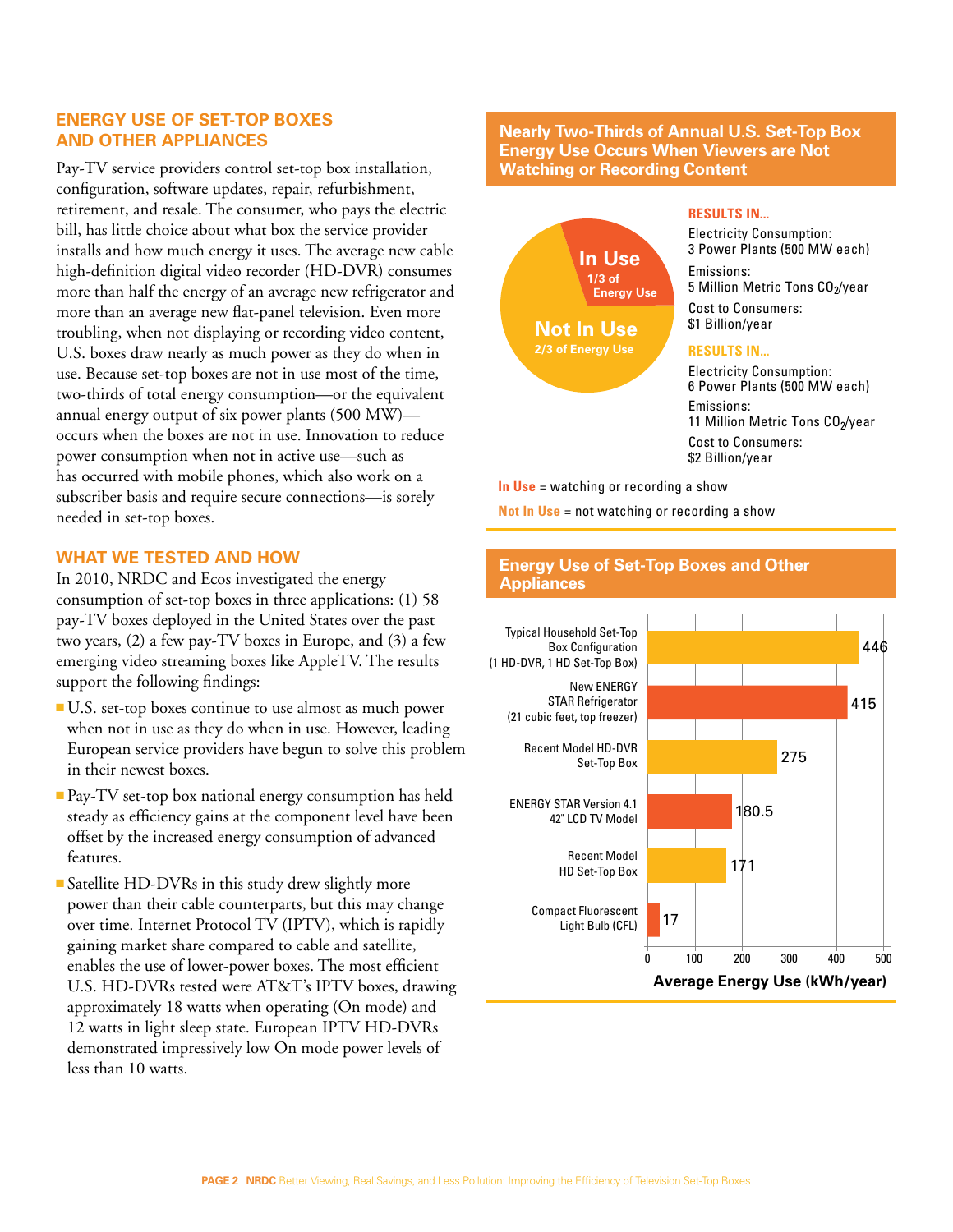<sup>n</sup> Consumers are increasingly getting their video content from a variety of new broadband video streaming services, including Netflix, AppleTV, and the most recently introduced GoogleTV. Consumers can access these services via Internet-enabled TVs, video game consoles, Blu-ray players, or dedicated set-top boxes. The data below include two of these video streaming devices, the most efficient of which was AppleTV, which drew just 3 watts in On mode and less than 1 watt in Sleep mode. Today, many people use these streaming devices in addition to their pay-TV box. Tomorrow, this streaming capability is likely to be integrated into TVs. These TVs will be able to stream video from sources such as Netflix, Hulu, and locally stored content on the home's DVR. We do not expect these lowpower streaming devices to replace the central DVR in the near future. However, the highly efficient architecture of these streaming devices may pave the way toward more efficient pay-TV boxes.

## **A Better Viewing Experience Using Less Energy**

U.S. television viewers prefer to watch what they want, when they want, where they want. In their initial response to this customer desire, service providers offered promotions that included free installation of multiple DVRs (up to four) in each home. Since 2007, the percentage of boxes manufactured with DVR capability has grown from 10 percent to 35 percent and the equivalent total annual energy consumption of installed boxes has grown from six to nine power plants (500 MW). Fortunately, the industry is moving toward more efficient multi-room solutions with the potential to provide consumers with better options for accessing live television and recorded content while requiring significantly less energy. For example, multi-room technologies enable consumers to schedule recordings once on a central DVR and to view these recordings from any TV in the home.

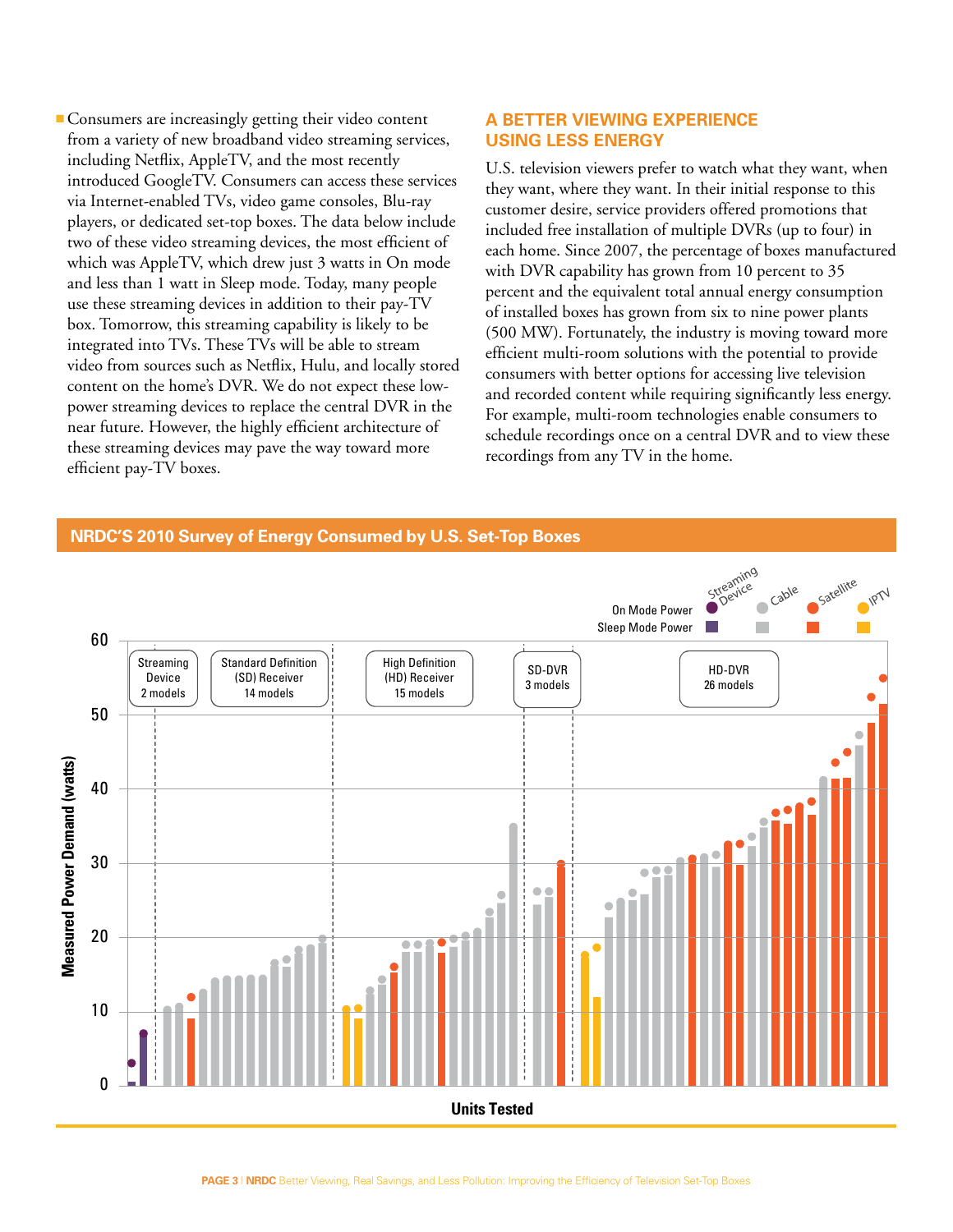While today's multi-room solutions use less power than multiple DVR deployments, service providers are working with other industry players to bring even more efficient pay-TV equipment to U.S. homes, as explained in the tables below. By comparing today's and tomorrow's multi-room solutions for the average U.S. home with three TVs, the tables below show total home energy calculations for two multiroom scenarios: one depicting the energy use of today's typical multi-room set-top box configuration (Scenario A) and the other a more energy efficient multi-room configuration that uses low-power thin-client boxes now in development and low-power sleep states (Scenario B). Note that multi-room technology is new to the pay-TV market and, therefore, the On mode hour estimates of these scenarios are based on limited test data for viewing habits. Scenario A includes one HD-DVR that draws just more than 30 watts around the clock, consuming 275 kilowatt-hours of electricity each year, and two HD-receiver boxes that both consume approximately 171 kilowatt-hours of electricity each year. This results in a total annual energy consumption of 617 kilowatt-hours. If all pay-TV subscribers in the United States chose this configuration, we would need the equivalent of 20 500 MW power plants to run our set-top boxes—double today's need.

## **Example of Multi-Room U.S. Set-Top Boxes**



| Today's Multi-Room Set-Top Box Configuration - Scenario A: 3 TVs, 1 HD-DVR, 2 HD-Receivers |                |       |        |                    |       |        |            |       |                          |                                           |  |
|--------------------------------------------------------------------------------------------|----------------|-------|--------|--------------------|-------|--------|------------|-------|--------------------------|-------------------------------------------|--|
|                                                                                            | <b>On Mode</b> |       |        | <b>Light Sleep</b> |       |        | Deep Sleep |       |                          | <b>Total Energy</b><br><b>Consumption</b> |  |
|                                                                                            | watts          | hours | kWh/vr | watts              | hours | kWh/yr | watts      | hours | kWh/yr                   | kWh/yr                                    |  |
| HD-DVR                                                                                     | 32             | 9     | 105    | 31                 | 15    | 170    |            |       | $\overline{\phantom{0}}$ | 275                                       |  |
| <b>HD-Client</b>                                                                           | 20             | 3     | 22     | 19                 | 21    | 149    |            |       | $\overline{\phantom{0}}$ | 171                                       |  |
| <b>HD-Client</b>                                                                           | 20             | 3     | 22     | 19                 | 21    | 149    | -          |       | $\equiv$                 | 171                                       |  |
| <b>TOTAL</b>                                                                               |                |       | 149    |                    |       | 468    |            |       | $\overline{\phantom{0}}$ | 617                                       |  |

## **Energy Efficient Future Multi-Room Set-Top Box Configuration – Scenario B: 3 TVs, 1 HD-DVR, 2 Clients**

|                       | <b>On Mode</b> |       |        | <b>Light Sleep</b> |       |        | Deep Sleep               |       |        | <b>Total Energy</b><br><b>Consumption</b> |
|-----------------------|----------------|-------|--------|--------------------|-------|--------|--------------------------|-------|--------|-------------------------------------------|
|                       | watts          | hours | kWh/vr | watts              | hours | kWh/vr | watts                    | hours | kWh/vr | kWh/yr                                    |
| HD-DVR                | 23             | 9     | 76     | 14                 |       | 36     |                          | 8     | 3      | 115                                       |
| <b>HD-Thin Client</b> | 8              | 3     | 9      | 3                  | 21    | 23     | $\overline{\phantom{0}}$ |       | -      | 32                                        |
| <b>HD-Thin Client</b> | 8              | 3     | 9      | 3                  | 21    | 23     | -                        |       | -      | 32                                        |
| <b>TOTAL</b>          |                |       | 94     |                    |       | 82     |                          |       | 3      | 179                                       |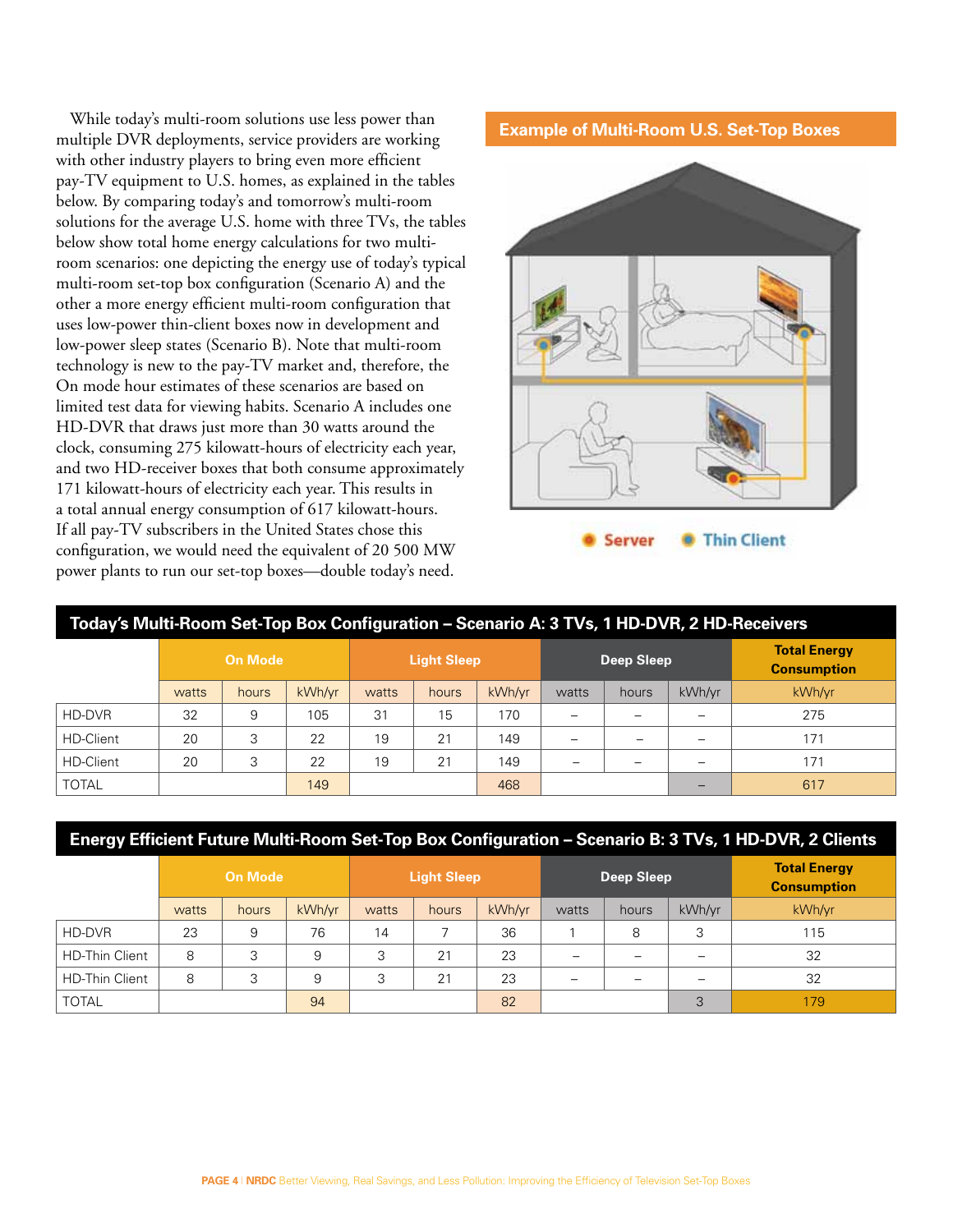Scenario B shows a path to getting the same features and functionality for customers while consuming 70 percent less energy than Scenario A. The industry has made notable progress over the past few years reducing On mode power levels within each device class (e.g. HD-DVR). Reducing On mode power levels of both the HD-DVR and clients in Scenario A reduces overall energy consumption by approximately 10 percent.

Improved power management provides another energy savings opportunity. Best-in-class power management schemes include both light and deep sleep states. Adding power management to the boxes in Scenario B reduces energy consumption by an additional 60 percent compared to Scenario A.

Overall, by implementing multi-room technology with lowpower thin-client boxes, reducing On mode power levels, and employing power management solutions, Scenario B shows a reduction in energy consumption of approximately 70 percent when compared to Scenario A. Moreover, service providers are promoting standards to eliminate the need for thin-client boxes, instead using specially-designed TVs as clients. This would reduce the energy consumption of Scenario B by an additional 18 to 54 kilowatt-hours each year.

## **Achievable Efficiency Improvements Can Save Customers Billions of Dollars**

NRDC's investigation and modeling of the energy consumption of pay-TV set-top boxes under business-as-usual and more energy-efficient scenarios revealed a startling fact: unless the industry deploys more energy efficient designs, the electric bill to power these devices will increase by a staggering \$3.5 billion per year by 2020. Fortunately, development and deployment of energy-saving technologies and practices has the potential by 2020 to save as much energy as is generated by seven large (500 MW) power plants.

#### **U.S. Pay-TV Set-Top Boxes Total Energy Consumption Scenarios**



#### **Sky Broadcasting Saves Energy with Light Sleep and Deep Sleep States**

Sky Broadcasting in Europe offers one of the best examples of an energy efficient set-top box. Their highly featured HD-DVR draws 23 watts in On mode and 13 watts when the user puts the box into light sleep state by pressing the power button on the remote. In light sleep, the box does not output or record video, but remains connected to the network and able to resume full functionality almost instantly.

In addition, Sky set-top boxes default to a less than 1 watt deep sleep state each evening at 11:00 pm. In this state, Sky's boxes wake for a brief period every half hour to check for new program recording requests entered by subscribers using smart phones. If there is no scheduled activity, the box will automatically return to deep sleep state. Sky's customers experience a 90-second wake time when they press the power button to wake from deep sleep state, and they may disable this deep sleep feature if they choose.